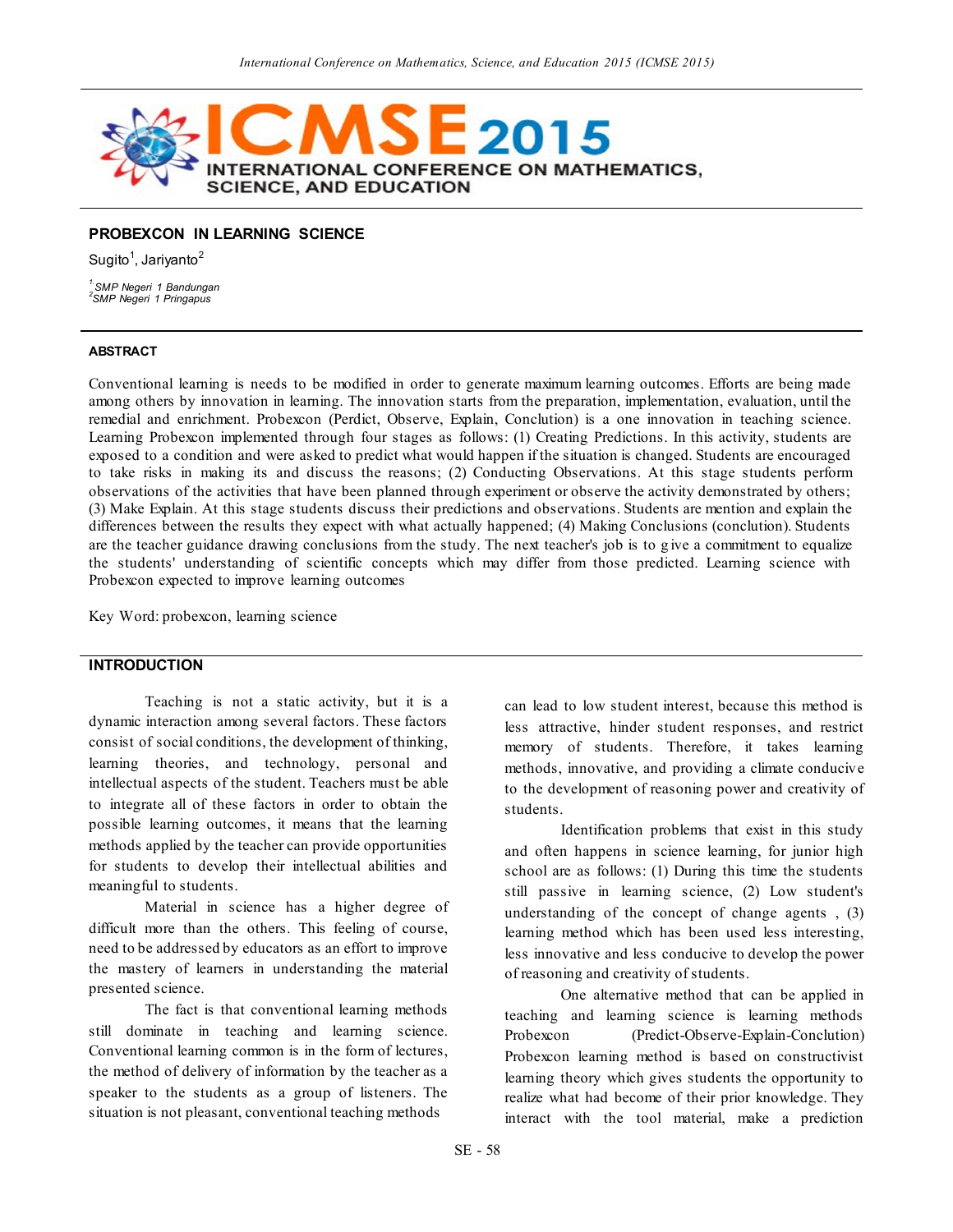(predict), test the predictions through observations (Observe), and then put forward an explanation of the phenomena they encounter (explain). After that, they test and refine the explanation, or even modify it. (Conclution) Make summeriye from explanation above.

Implementation of logical thinking ability is important in Natural Science learning (Purwanto, 2012), so teacher must provide stimulus by making assessments that could establish students thinking pattern such as memorizing, remembering, understanding to apply, analyzing, interpreting, evaluating, and creating so they can form logical thinking ability. Assessing process is a systematic process in collecting, interpreting and using information to increase students' quality (Bekiroglu, 2008). Assessment is viewed as integral part of learning process to support the achievement of learning purpose (Delandshere, 2002).

Generally procedural assessment process of Natural Science uses cognitive test that can measure students' ability to interpret data and obtain a conclusion through scientific process (Wenning, 2007). Natural Science (IPA) relates to how to explore nature logically, so it is not only a mastery of Natural Science collection in form of facts, concepts or principles, but also a process of finding out what are able to do with inquiry process, so the integrated implementation can be done by using theme (Depdiknas, 2006). Natural Science (IPA) learning with Light and Vision theme which is a combination from Physics and Biology uses webbed integrated model which is an integrated learning with thematic approach as the learning basic, so it can motivate and help students to see relationship of each idea (Parmin, 2013).

Inquiry is a process that can be used in learning process by referring to the ways of defining problems from the existing phenomena, conducting trials to answers the problems, finding out information relating to results and communicating them (Vajoczki et.al., 2011). According to Balim (2009), inquiry-based Natural Science learning can construct students' perception skill because it can lead students to understand natural phenomena by cognitive and work skill. Wenning's (2007) research investigated inquiry-based Natural Science learning assessment, and finally produced *Scientific Inquiry Literacy Test (ScInqLiT)*. The research applied inquiry in a Natural Science test instrument containing 40 multiple-choices questions including fields of Physics, Biology and Chemistry based on inquiry indicators. One of purposes of inquiry learning is constructing students' logical thinking skill.

Purwanto (2012) in his research showed that implementation of inquiry in learning and assessing

process could determine students' logical thinking up to 34.81%. It shows that inquiry could be implemented in learning and assessing process (Alberta, 2004). The implementation of inquiry in cognitive assessment can be included to questions that lead students to observe, define questions, make presumptions, make a plan, review materials that are understood, analyze and interpret data, and then make a conclusion. Logical thinking skill is a process of collecting knowledge based on reasons or logical reasoning (Sukayasa, 2012). According to Tobin &Capie in Valanides (1997), measuring logical thing skill based on Piaget's mental development theories to divine students into concrete, transition and formal operation stage by Test of Logical Thinking (TOLT), and to assess students' logical thinking doesn't always uses TOLT, but it can use modified test instruments based on indicator components in TOLT. There are five components in TOLT: (1) *controlling variable*; (2) *proportional reasoning*; (3) *probabilistic reasoning*; (4) *correlational reasoning*; (5) *combinatoral reasoning.*

Result of observation and documentary analysis in SMP (Junior High School) 1 Jati Kudus and SMP Negeri 3 Batang shows that Natural Science learning assessment is not fully integrated, still separated between Natural Science materials of Physic and Biology with questions of memorizing and understanding typical, while Natural Science learning actually needs advanced thinking skills, one of them is logical thinking skill. Furthermore, an assessing instruments that can train students' skill starting from memorizing and understanding to apply, interpreting, evaluating, creating and logical thinking, by doing assessment based on inquiry and logical thinking indicators is needed to be used to measure students' logical thinking skill

Based on background problems above, inquirybased instruments on Light and Vision theme are developed to measure students' logical thinking skill. This research focus on "How is the process of developing inquiry-based Natural Science in Light and Vision theme, and how to know that the developed assessment can measure students' logical thinking?"

Purpose of this research is to develop and determine whether inquiry-based Natural Science assessment can measure logical thinking skill.

# **METHODS**

This research was conducted in Junior High School 1 Pringapus. Samples in this research of grade VIIB, consist of 38 students, 15 male and 23 female. Research design used Classroom Action Research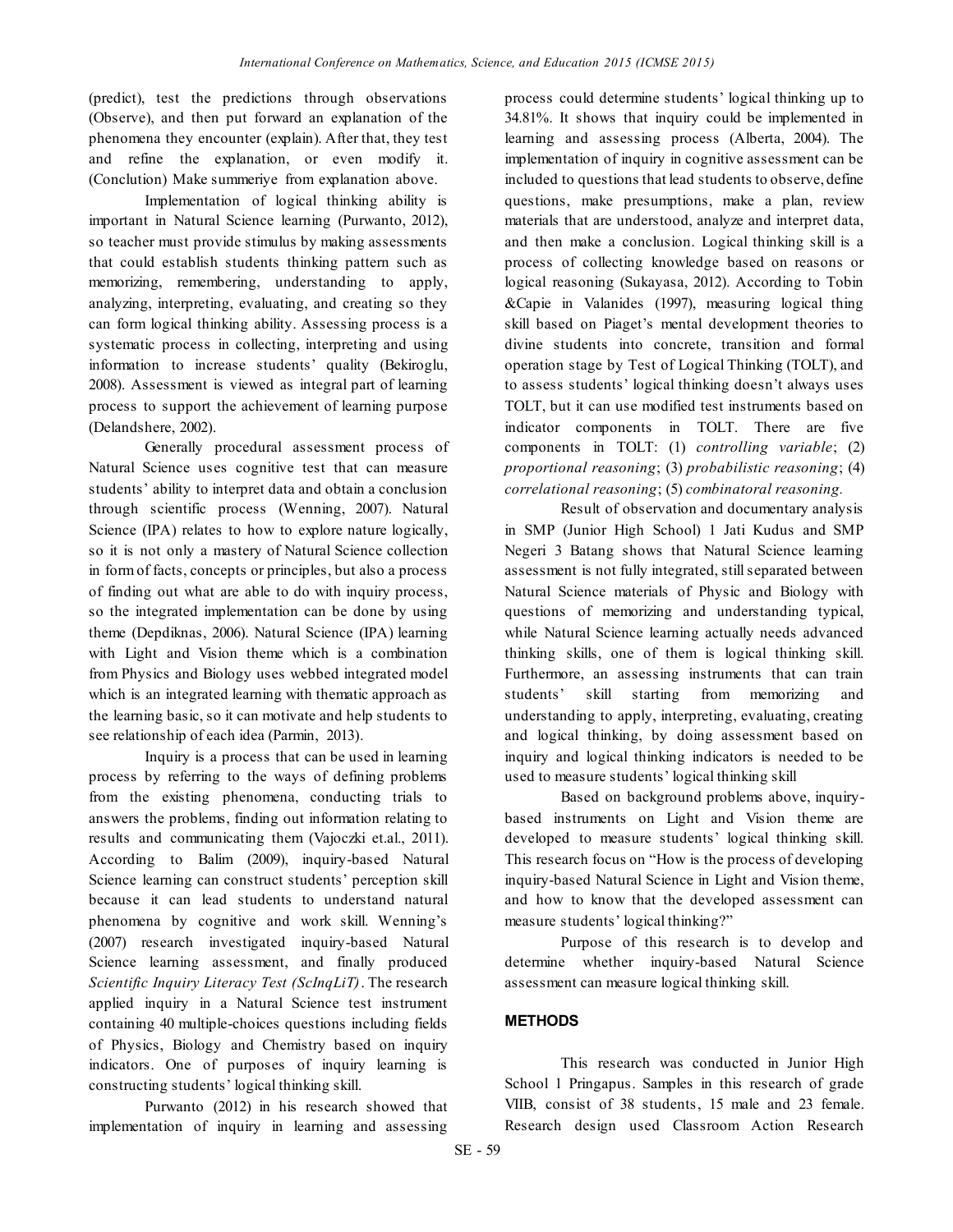(CAS). Classroom Action Research is the research conducted by the teacher in the classroom or the school where he taught with an emphasis on the improvement or enhancement of learning processes and praxis. CAS implemented in order to improve and / or enhance the practice of continuous learning which is basically attached to the implementation of professional educational mission carried out by the teacher. The principle of the implementation of the CAS includes four stages, namely planning, action, observation and reflection.



**Figure 1**. Stages Classroom Action Resarch Cycle

Methods of data collection in this research consist of qualitative and quantitative. Qualitative data consists of: (1) documentation; (2) the observation of scientific attitude of students; (3) the observation skills of students; and (4) the results of interviews with the teacher and the student observer. Quantitative data is post tests and assessment of worksheet.

Analysis data used two technic are qualitative and quantitative. Quantitative analysis used to describes the results of observations conducted observer towards learning. Quanlitative analysis used to calculate post tests and assessment of worksheet.

## **RESULT AND EXPLANATION**

Before coming up with result, assessment is validated by experts. Validation by expert includes expert of assessment, Natural Science materials, and language. Expert validation toward the developed assessment includes 2 stages. Stage I validation includes assessment of components completeness in the inquiry-based Natural Science assessment. Validation result by each expert in stage I got average score 10 (100%) and was included in very good criteria, so it could be carried on the stage II assessment. In validation stage I, it received suggestions.

Assessment validation continued to validation stage II after the result of stage I validation was revised. Stage II validation was conducted with three experts: assessment expert, Natural Science material expert and language expert by using modified National Education Standard (BSNP) including: (1) components of content, evaluation and presentation by assessment expert; (2) components of Natural Science content and material by Natural Science material expert; (3) components of language by language expert.

Table 1. below shows that stage II validation by 3 assessment experts gets average score 66 (91.67%). This score is included to very good criteria, so it is valid to measure students' logical thinking skill although there are some parts that should be revised especially in questions which only implement formula and accuracy of inquiry and logical thinking indicator in each question.

| N <sub>0</sub> | <b>Validation Expert</b> | <b>Total</b><br><b>Score</b> | Average<br><b>Score</b> | <b>Table 1. Keephamatoli</b> of biage if <i>i</i> too coolitent vandation<br>Average<br>Percentage | Criteria     | <b>Description</b>                     |
|----------------|--------------------------|------------------------------|-------------------------|----------------------------------------------------------------------------------------------------|--------------|----------------------------------------|
| L              | Learning Assessment      | 198                          | 66                      | 91,67%                                                                                             | Very<br>Good | Valid                                  |
| $\mathfrak{D}$ | Natural Science Material | 150                          | 50                      | 98,03%                                                                                             | Very<br>Good | Valid                                  |
| 3              | Language Expert          | 219                          | 43,8                    | 84,23%                                                                                             | Very<br>Good | Revisions on<br>9 assessment<br>points |
|                | Average                  |                              |                         | 91,31%                                                                                             | Very<br>Good | Valid                                  |

**Table 1.** Recapitulation of Stage II Assessment Validation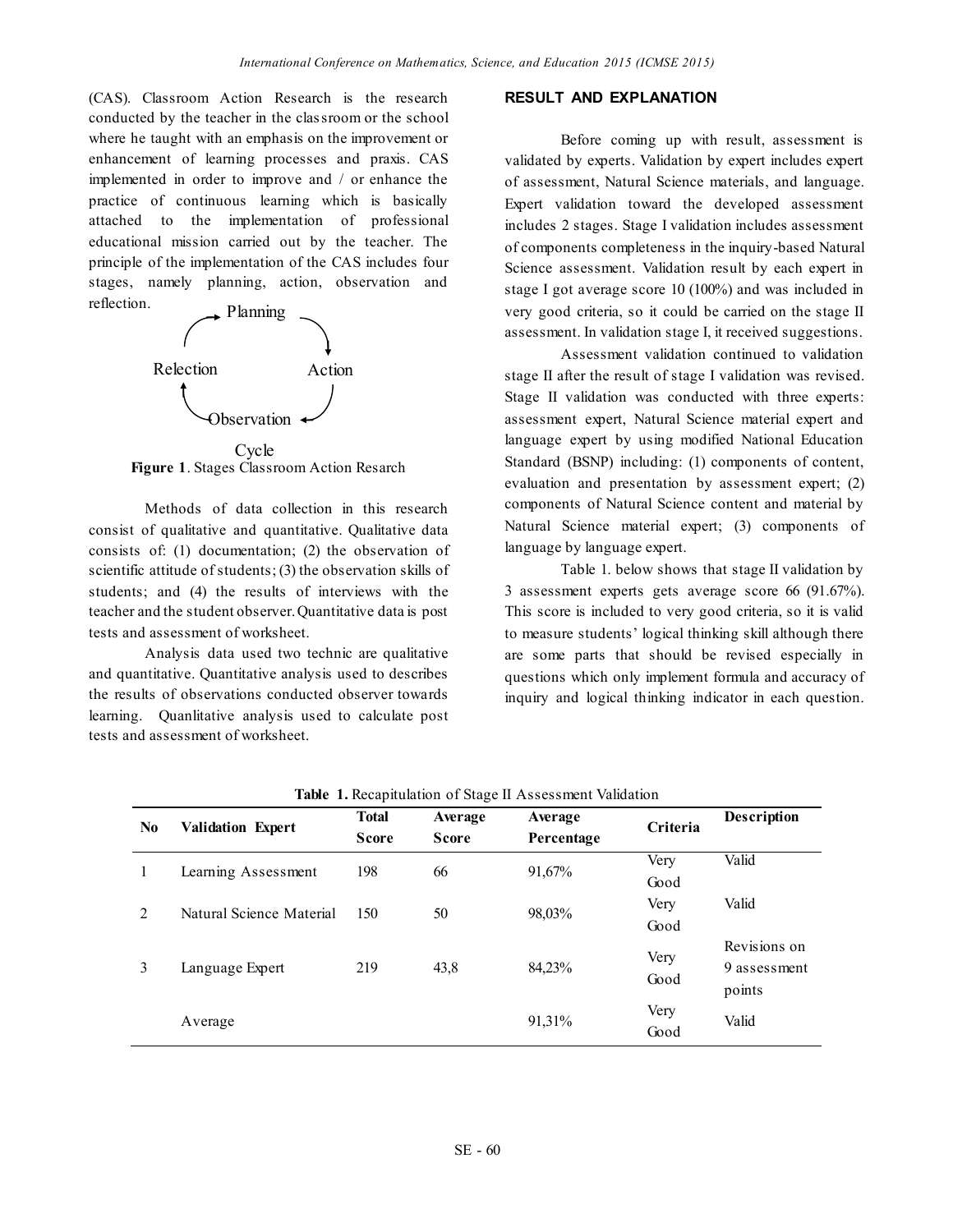



Average score from stage II validation result by 3 material experts was 50 (98.03%). This score was included to very good criteria so that Natural Science materials of Light and Vision can be considered to be valid and without misconception, and suitable with students' development level. Stage II validation by 3 language experts came up with average score 43.8 (84.23%). This score was included to very good criteria but received revisions on 9 assessment aspects including language suitability with students' development level, communicability, accuracy of sentence structure and terminology, and suitability with correct Indonesian language rules. After the assessment was revised based on inputs and suggestions from experts, then it was tried to small scale with limited samples amount. Researcher took 10 students from grade VIII A.

Small scale trial aims to determine students' and teacher' responses toward readability of inquiry-based Natural Science assessment that is improvised. Student response result on the small scale trial is good in average (Table 2), with average percentage 78%; and score 76.67% from teacher response result and included to good criteria. All statement aspect got score 3, except on number 5 statement that is development of inquiry-based Natural Science assessment in which questions referring to inquiry and logical thinking indicators exist, get score 4. Inputs from small scale trial were then revised including figure reference revision, levelling description of answer options and explaining figures. After being revised, the assessment that was improvised is ready for large scale assessment trial.

Large scale assessment trial aims to: (1) determine student and teacher response by using questionnaire (Table 2): (2) collect data for questions' validity including validity, reliability, distinguishing capacity, and difficulty level of questions.

|                                                                    | <b>Small Scale</b> | Large Scale     |
|--------------------------------------------------------------------|--------------------|-----------------|
|                                                                    | (10)               | $(34$ students) |
| <b>Question Items</b>                                              | students)          |                 |
|                                                                    | $\%$               | $\frac{0}{0}$   |
| Student's attraction to the assessment                             | 70                 | 88,23           |
| Usage guidance is clear.                                           | 77.5               | 90,44           |
| Materials are easy to understand.                                  | 75                 | 80,15           |
| Scientific terms are easy to understand.                           | 70                 | 77,21           |
| Language is easy to understand.                                    | 75                 | 89,71           |
| Figures in the assessment ease students.                           | 85                 | 93,38           |
| Students' understanding on assessment content                      | 80                 | 89,71           |
| The assessment increases curiosity and doing investigation step or | 80                 | 86,77           |
| advanced inquiry.                                                  |                    |                 |
| Assessment appearance isinteresting.                               | 90                 | 91,18           |
| Questions ability to lead students think more logically.           | 77.5               | 90,44           |
| Average Percentage                                                 | 78%                | 87,72%          |
| Criteria                                                           | Good               | VeryGood        |

**Table 2.** Recapitulation of Student Response to Large and Small Scale Tests

Student response result (Table 2) from small scale trial to large scale trial happened to increase, because revisions had been done to the developed

assessment by revising figure reference in questions, explaining figures, making percentage for answer options (A, B, C, and D) in level portion.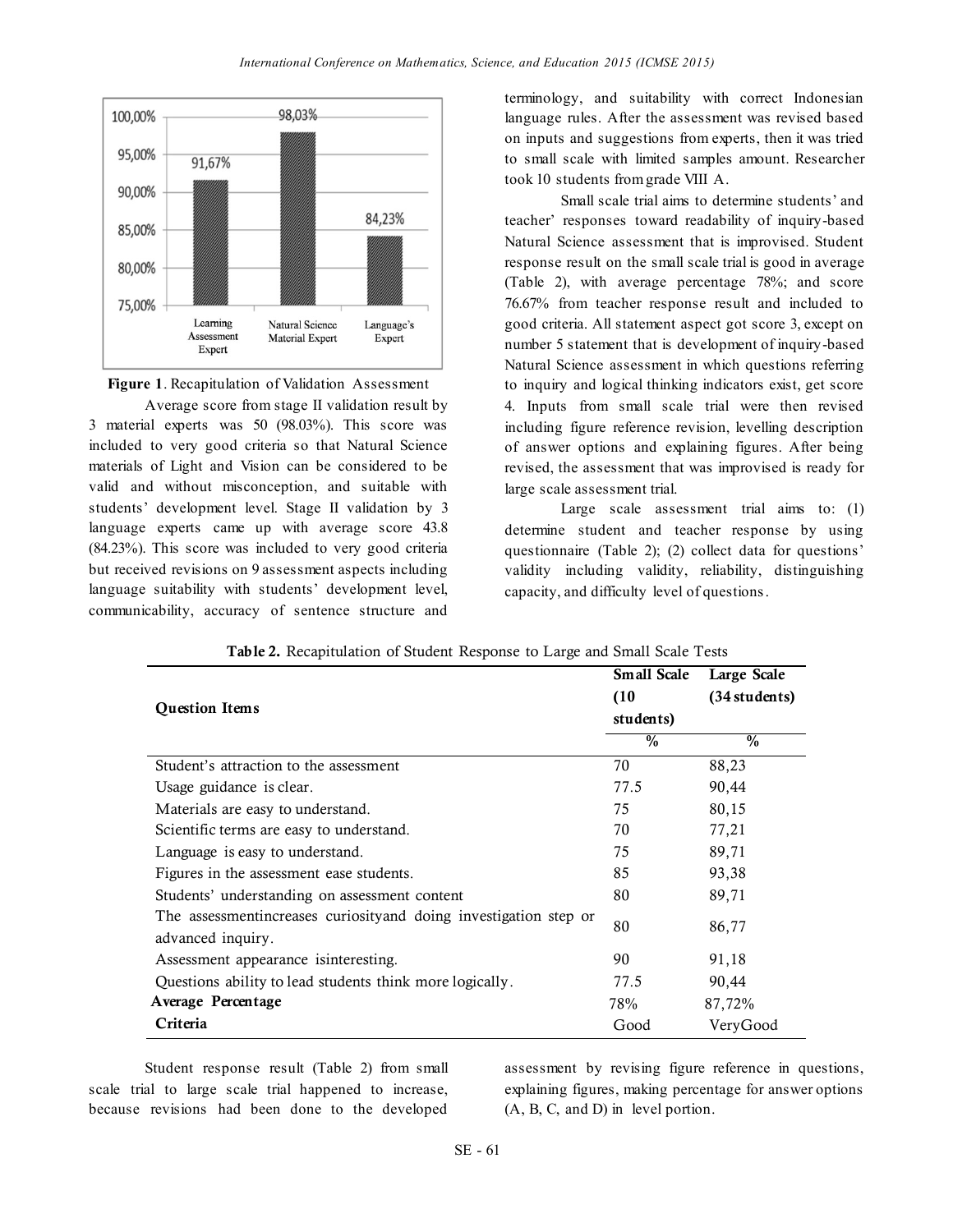| <b>Question Items</b>                                                   | <b>Small Scale</b> | <b>Large Scale</b> |
|-------------------------------------------------------------------------|--------------------|--------------------|
|                                                                         | <b>Scores</b>      | <b>Scores</b>      |
| Assessment development is suitable with learning purpose.               | 3                  | 4                  |
| Questions framework is clear.                                           | 3                  | 4                  |
| Assessment is suitable with the framework, logical thinking and inquiry | 3                  | 4                  |
| indicator.                                                              |                    |                    |
| Question difficulty level based on taxonomy                             | 3                  | 4                  |
| Questions refer to logical thinking and inquiry indicator.              | 4                  | 4                  |
| General guidance is clear.                                              | 3                  | 3                  |
| Assessment usage guidance is clear.                                     | 3                  | 4                  |
| Language is easy to understand.                                         | 3                  | 4                  |
| Reading texts are systematically presented.                             | 3                  | 4                  |
| Questions in the assessment are considered to be able to increase       | 3                  | 4                  |
| students' curiosity to do advanced inquiry activity.                    |                    |                    |
| Figures in the assessment are clear.                                    | 3                  | 4                  |
| The assessment is able to stimulate students' logical thinking          | 3                  | 4                  |
| Teachers are eased to measurestudents' logical thinking                 | 3                  | 4                  |
| Flexible if it is used by other teachers                                | 3                  | 4                  |
| Assessment appearance is interesting.                                   | 3                  | 4                  |
| <b>Total</b>                                                            | 46                 | 59                 |
| Percentage                                                              | 76,67%             | 98,33%             |
| Criteria                                                                | Good               | Very Good          |

**Table 3.** Recapitulation of Teacher Response to Small and Large Scale Tests

Recapitulation result of teacher response questionnaire (Table 3) shows that the totally developed assessment: (1) is suitable with KI and KD, inquiry and logical thinking indicator, and questions framework is clear and suitable with aims and competence that will be achieved; (2) difficulty level of questions is suitable with Bloom taxonomy (C1 until C6); (3) questions don't only contain memorizing typical, but also stimulate students to analyze, think logically, based on student development level with understandable language; (4) can construct students' logical thinking skill and is able to increase students' curiosity to do investigation or advanced inquiry process for it is supported by readable knowledge; (5) has interesting appearance, flexible to be used by other teachers and ease to measure student logical thinking skill.

Second purpose of large scale trial is to collect data of questions analysis. According to Arikunto (2009) a test be said as good to be measuring instrument if it fulfills test terms; they are to have: (1) validity; (2) reliability; (3) difficulty level; (4) distinguishing questions capacity. Inquiry-based assessment instrument that had been developed then was tested to 1 class of 34 students, the result was later processed by using *Microsoft Excel.* Analysis result of question validity shows that 35 questions in the developed assessment is

valid and can be used further to measure students' logical thinking skill.

Second analysis of questions is reliability. A test is considered to have high reliability if it gives relatively constant result when it is used in other moments (Arikunto, 2009). Based on calculation of question reliability, it was acquired *r<sup>11</sup>* value as many as 0.883. *r<sup>11</sup>* value was consulted with *rtable* with significant level 5% and  $n = 34$  resulted  $r_{table}$  value 0.399. So, it can be concluded that questions in inquiry-based assessment instrument is considered as reliable, because value of  $r_{11}$ > $r_{table}$ . Result of questions difficulty analysis in the developed assessment shows that 11 questions are difficult, 22 questions are medium, and 17 questions are easy from the total of 50 questions.

Analysis of question difficulty shows that 22 of 50 questions are good questions, because they have medium level of difficulty. Result of distinguishing question capacity analysis shows that amount of questions and question numbers with very good criteria are 4, good are 17, enough are 20, bad are 7 and negative are 2 from total of 50 questions in the developed assessment. Result of student and teacher response questionnaire shows that the developed assessment is good, because revisions was done to it after small scale trial, while result of questions analysis shows that 35 questions are valid, the difficulty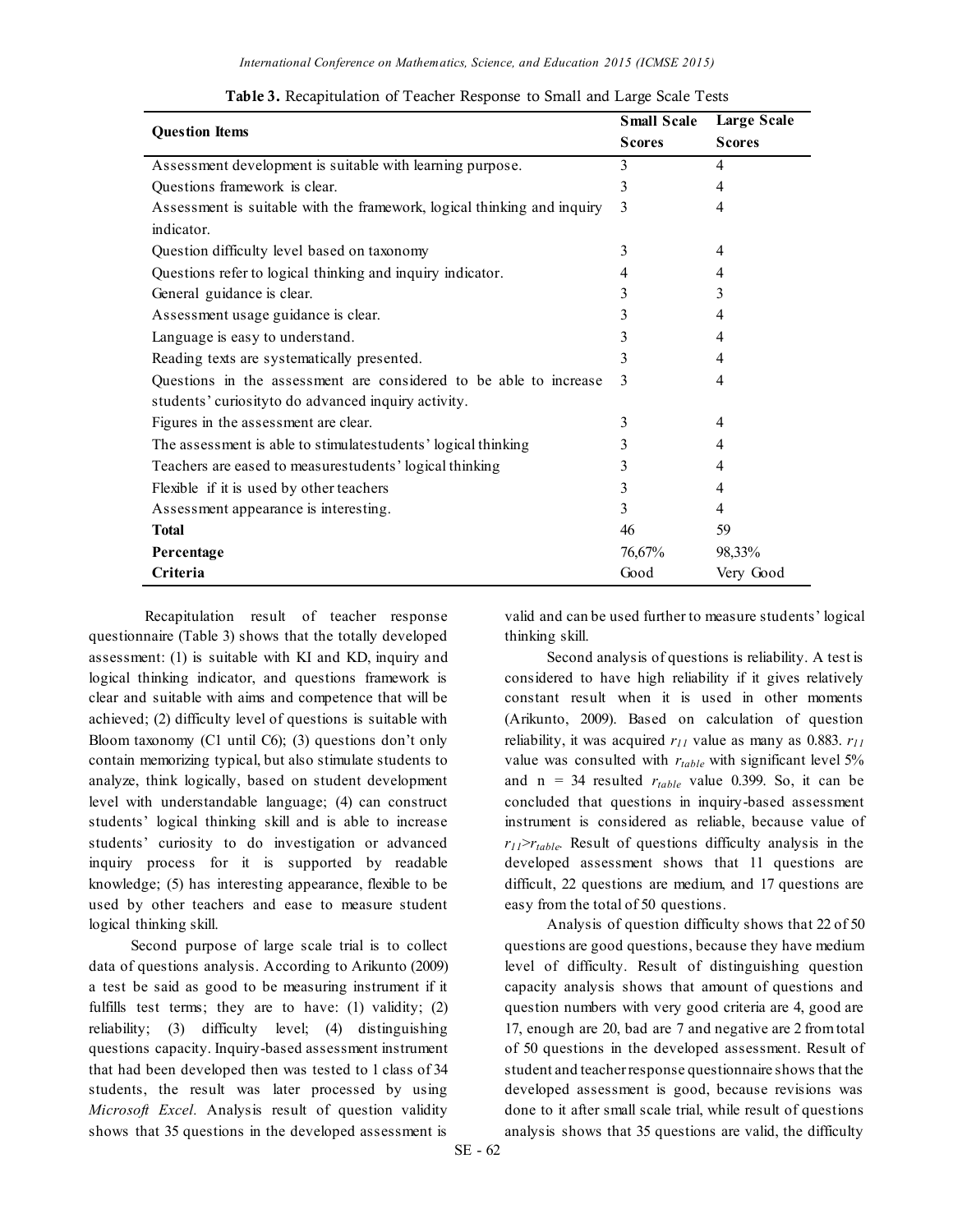level of questions is difficult, medium and easy, then the distinguishing capacity is enough, good and very good.

As many as 35 of 50 questions in assessment were later used for usage test. Result of questions analysis and expert validation showed that assessment instrument was valid, so it could be used in assessment usage test to measure students' logical thinking skill. The usage test was conducted by providing assessment instrument containing 35 questions to 32 students of grade VIII E. Result of the usage test (Table 4) was used in analysis of assessment empirical evidence to determine whether it is able to measure students' logical thinking skill stage or not.

**Table 4.** Recapitulation of Students' Logical Thinking Skill Stage (Usage Test)

| <b>Logical Thinking Stage Criteria</b> |             | $\frac{6}{9}$ |
|----------------------------------------|-------------|---------------|
| Concrete Thinking Stage                | $2^{\circ}$ | 6.25%         |
| <b>Transitional Thinking Stage</b>     | 11.         | 34,375%       |
| Formal Thinking Stage                  | 19          | 59,375%       |
| <b>Number of Students</b>              | 32          |               |

Data of students' logical thinking was analyzed by using descriptive analysis recapitulated in Table 4. Result of usage test as empirical evidence on the ground shows that the developed assessment is able to measure students' logical thinking skill. According to Piaget in Valanides (1997), a person who has logical thinking skill has a development on formal operation level which is in the age of more than 12 years old. In this stage a student has had an abstract thinking skill in hypothesis and logic. Result of assessment usage test (Table 4) shows that 59.375% students of grade VIII E State Junior High School 1 Jati Kudus for academic year 2013/2014, from a total of 32 students who did inquiry-based assessment with average age of 14.5 years old, had formal thinking level in the stage of logical thinking skill. It means that every knowledge the students get is based on logical reasoning (Sukayasa, 2012).

Result of usage test is suitable with Piaget's theory of that a child or a student has been able to think abstract and logically, although there are still some students who are in the stage of concrete thinking (2 students or 6.25%) and transitional thinking (11 students or 34.375%) since the age of 10-12 years old is human's transition time from child to teenager, so it is possible that in those ages there are still some children who think concrete or even transition in order to go through the nest stage of logical thinking in formal level.

#### **CONCLUSION**

Based on the result and explanation above, it can be concluded that the process of developing inquirybased Natural Science assessment using Research and Development (R&D) steps, and inquiry-based Natural Science assessment on Light and Vision theme, can be used to measure logical thinking skill of grade VIII students based on experts validation, questions analysis and usage test.

## **BIBLIOGRAPHY**

- Alberta. 2004. *Focus On Inquiry: A Teacher Guide to Implementing Inquiry. Based Learning*. Canada: Alberta.
- Arikunto, S. 2009. Dasar-DasarEvaluasiPembelajaran. Jakarta: BumiAksara.
- Balim, A.G. 2009. The Effect of Discovery Learning on Students' Success and Inquiry Learning Skills.*EgitimArastirmalari-Eurasian Journal of Educational Research*. 35: 1-20.
- Bekiroglu, F.O. 2008. Performance Based Assessments: Theory and Practice. *Journal of Turkish Natural Science Education*. Vol. 5(1): 132-134.
- Delandshere, G. 2002. Assessment as Inquiry. *Teachers College Record*. Vol. 104(7): 1461-1484.
- Departemen Pendidikan Nasional. 2006. *Panduan Pengembangan Pembelajaran IPA Terpadu*. Jakarta: Depdiknas.
- Parmin &Sudarmin. 2013. *IPA Terpadu*. Semarang: CV Swadaya Manunggal.
- Purwanto, A. 2012. Kemampuan Berpikir Logis Siswa SMA Negeri 8 Kota Bengkulu Dengan Menerapkan Model Inkuiri Terbimbing Dalam Pembelajaran Fisika. *Jurnal Exacta*. Vol X (2): 133-134.
- Sugiyono. 2012. *Metode Penelitian Kuantitatif, Kualitatif dan R&D*. Bandung: CV Alfabeta.
- Sukayasa. 2012. Pengembangan Model Pembelajaran Berbasis Fase-Fase Polya untuk Meningkatkan Kompetensi Penalaran Siswa SMP dalam Memecahkan Masalah Matematika. *Aksioma*. Vol 01 (01): 45-54.
- Usdiyana, D., dkk. 2009. Meningkatkan Kemampuan Berpikir Logis Siswa SMP Melalui Pembelajaran